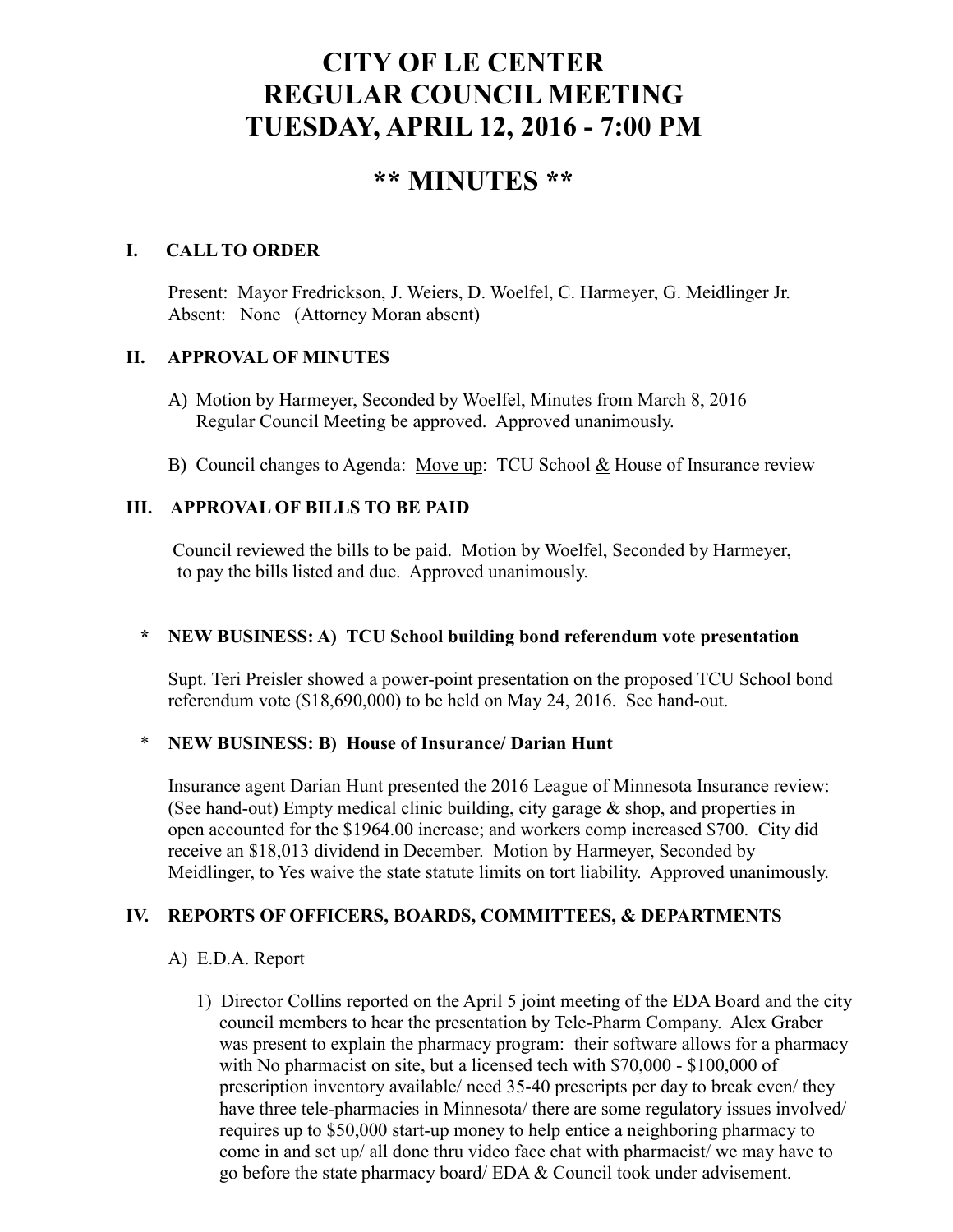#### B) P & Z Report

.

 Director Block reported: Maud Borup addition- dealing with their architect on new addition; will see more action as summer comes. Also, possible variance request coming.

C) Municipal Liquor Store

Manager Brad Collins gave the March report: Sales were \$71,187: up \$10,000 from February, but down \$4,000 from March 2015. Mar. GP margin = 40%. Collins reported: closed now on Sunday's until football season/ St. Pat's Festivities went really well / customer appreciation went well/ new cleaners seem to be doing good job/ April will bring garage sales weekend. Discussed corner intersection parking; asked for 4-way stop.

D) Police Department

Police Chief Pfarr reported on the police activities for month of March: 128 calls @ 2,370 miles patrolled/ total calls up 13%, total miles down 8% for 2016. Pfarr also reported: new squad is on the road; discussed the graphics on the car with council, reported good comments on the vehicle  $\&$  graphics. This week is Weather Awareness Week; explained the tornado warning sirens system to the public.

E) Water, Sewer, Streets, Parks Departments

Public Works Supt. Curt Roemhildt reported:

- Streets- spring sweeping is completed already/ was bad winter for street frost boils/ digging up the failing storm sewer for the school on West Washington Street.
- Parks- replaced 2+ inches of red rock on ballfields/ rolled all ballfields in town with big roller from Johnson Construction/ bathrooms open this wknd for garage sales.
- Water- Well #1 is up and running after repair.
	- 1) Recycling/ Refuse bag problem with non-city bags being thrown into the truck: Roemhildt suggested we need to add staff on Sat. morning to prevent this. Mayor Fredrickson stated that staff & residents should report this when they see it happen. Staff try more signage and camera the truck to see who is violators.
- F) Bolton & Menk Engineering
	- 1) Lexington Avenue Project update/ Engineer Hawbaker handed out the proposed "Plans & Specs" and new estimated total of \$2,736,106 for the project. Discussed the ad for bids, the bid due date, opening of bids, and approval at May 10 council meeting. CenterPoint Energy will start next week; to get ahead of the project.
		- a) Motion by Harmeyer, Seconded by Woelfel, to adopt **Resolution No. 2016A**, thereby Approving the Plans & Specs and Ordering the Advertisement of Bids for Lexington Avenue Improvement Project. Approved unanimously.
		- b) Request from county to suspend the "2 Hr. Parking" during the project: council generally felt No, we don't want county employees taking up our parking spaces that people need to park at our local businesses.